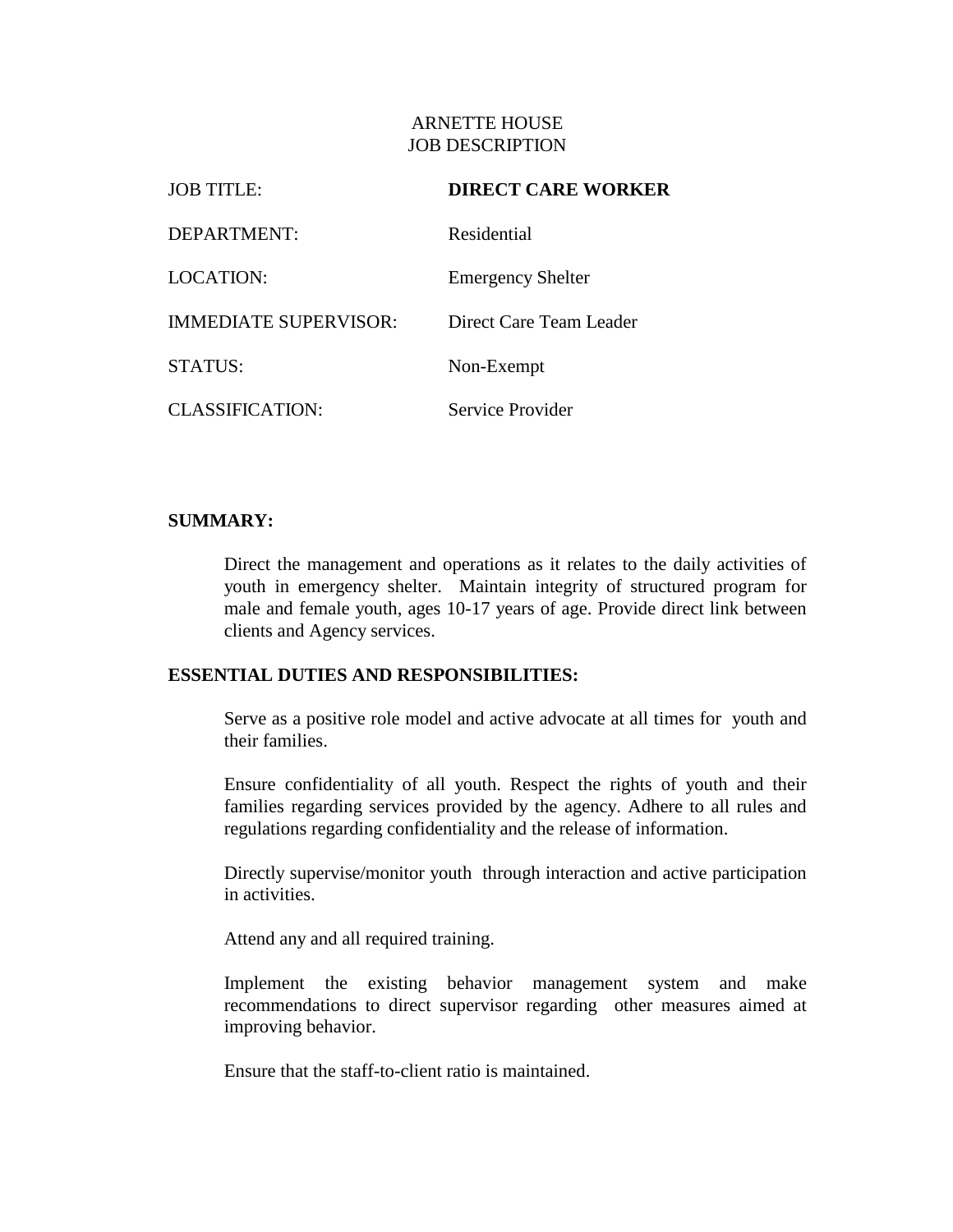Perform housekeeping chores and/or instruct and supervise youth during chore time.

Prepare meals and snacks for clients as indicated on approved menus and as instructed, when the Food Services Coordinator is unavailable.

Transport youth to any activities identified for their care.

Develop viable, professional relationships with youth by means of nontherapeutic techniques and supportive listening skills.

Provide telephone coverage and assist other professionals and community members with information requests. Complete Screening Report on all telephone contacts..

Complete required intake paperwork for youth admitted to the shelter and ensure that documentation is accurate and complete.

Maintain accurate documentation of client case files, incident reports, program log book, and shift review log. Document all pertinent activities including monitoring self-dispensing medication, visitation, telephone contacts, and behavioral observations while on duty.

Perform regular inspections of youth quarters, ensuring the safety and well being of the youth at all times (i.e., room searches and bed checks).

Search youth by metal detection wand and inspection of belongings upon return from any off site activities to ensure the safety and well being of the youth at all times. No physical contact is made during searches.

Perform some case management as required (i.e., contact parents, report youth who abscond, enroll in school etc.).

Communicate verbally at shift change with staff members on other shifts, to ensure continuity of program services.

Provide one on one supervision to staff-secure youth as assigned. Follow specific behavioral program for staff secure youth, when applicable.

Participate in outreach activities as needed.

Perform other duties as assigned.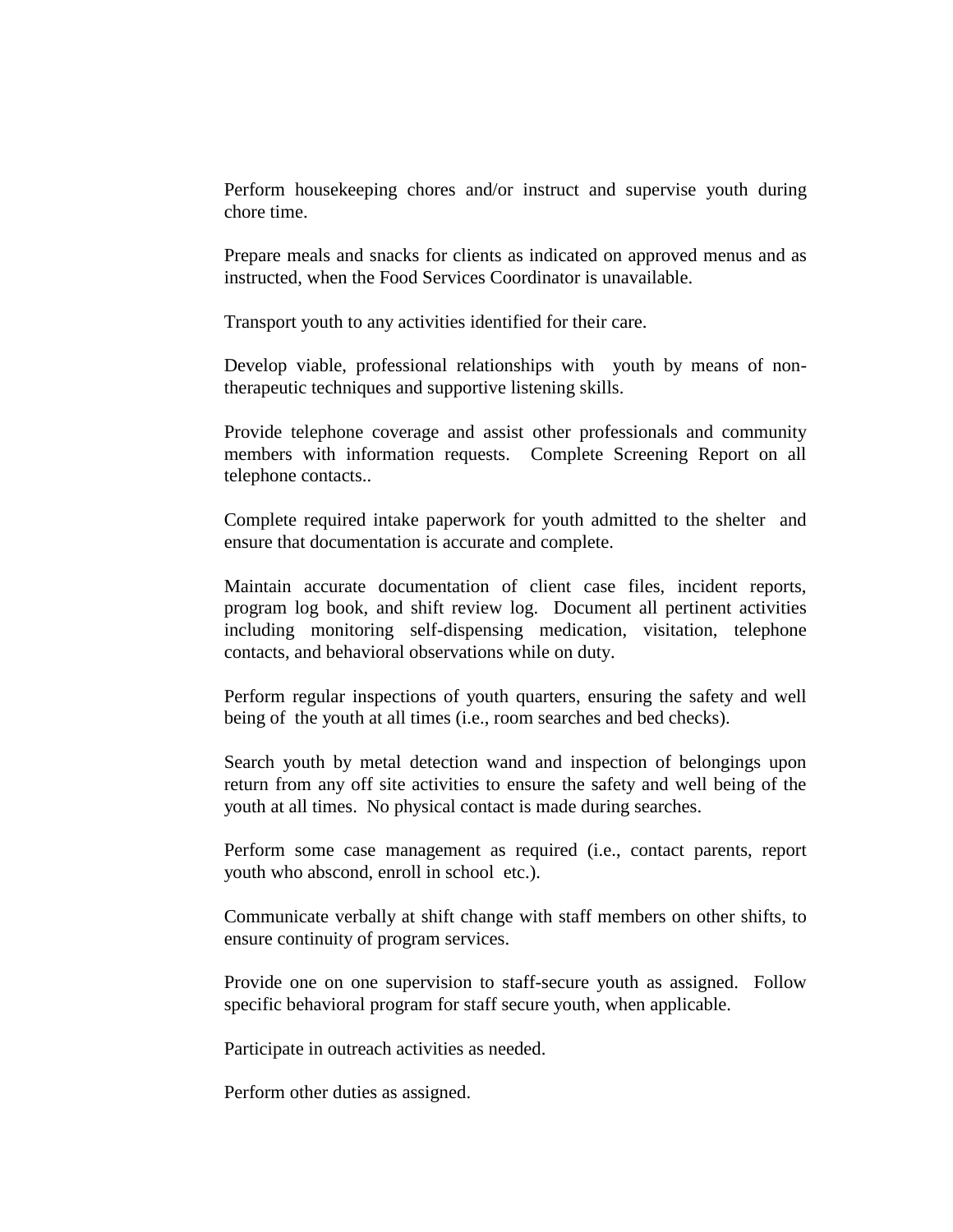#### **QUALIFICATIONS:**

To perform this job successfully, an individual must be able to perform each essential duty satisfactorily. The requirements listed below are representative of the knowledge, skill, and/or ability required. Reasonable accommodations may be made to enable individuals with disabilities to perform the essential functions of this position.

## **EDUCATION/EXPERIENCECERTIFICATION:**

This position requires a high school or GED diploma. Some experience working with children is preferred. A verifiable background demonstrating responsibility of character and ethical conduct is required. The individual must also possess a valid driver's license and carry the minimum automobile insurance required by Florida law.

## **REASONING ABILITY AND/OR COOPERATIVE LEADERSHIP SKILLS:**

Exhibit a positive role model for staff, clients and members of the community. Ability to understand instructions furnished in written, oral or diagram form. Ability to deal calmly and effectively in crisis situations and with problems involving multiple factors. Ability to work with culturally diverse staff and Clients. Ability to facilitate youth activities and discussions. Must be able to function independently and as a member of a team. Ability to complete assigned tasks.

# **PHYSICAL DEMANDS:**

The physical demands described here are representative of those that must be met by an individual to successfully perform the essential functions of this job. Reasonable accommodations may be made to enable individuals with disabilities to perform the essential functions.

While performing the duties of this job, the employee is regularly required to talk, hear and taste or smell. The employee frequently is required to stand; walk; and use hands to handle, or feel objects, tools, or controls. The employee is occasionally required to sit; reach with hands and arms; climb or balance; and stoop, kneel, crouch, or crawl. The employee must occasionally lift and/or move up to 100 pounds. Specific vision abilities required by this job include close vision, distance vision, peripheral vision, depth perception, and the ability to adjust focus.

 The employee must be able to actively supervise and/or monitor various size groups of troubled youth ages 10-17 years old.